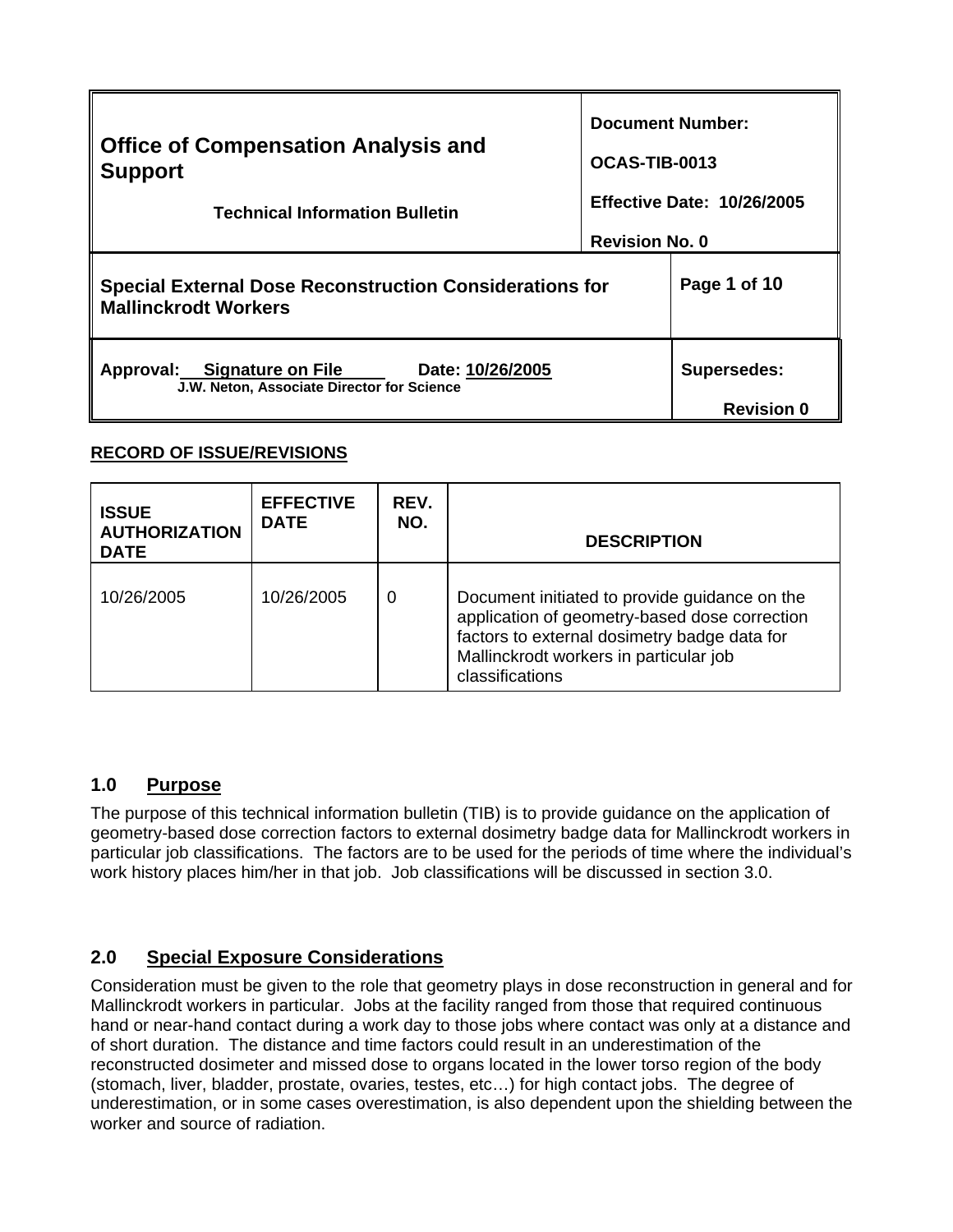| <b>Effective Date:</b><br><b>Revision No.</b><br>10/26/2005 | ∥ Procedure No.<br>OCAS-TIB-0013 | $\vert$ Page 2 of 10 |
|-------------------------------------------------------------|----------------------------------|----------------------|
|-------------------------------------------------------------|----------------------------------|----------------------|

#### **2.1 Exposure Geometries**

 been lower than the dose measured by the dosimeter worn on the lapel. Exposure geometry is a special consideration in dose reconstruction of energy employees who worked with uranium metal, powders and residues. An underestimation of the dose could occur if the energy employee wore his/her dosimeter on the lapel and not the center area of the chest or on the waist. This underestimation could result due to the difference in relative distance between the external radiation source, the organ of interest, and the dosimeter. Organs in the lower torso are affected most. The dose to lung is considered to have been reasonably approximated by the dosimeter at least to within the dosimeter uncertainty and the dose to the face and head would have

#### **2.2 ATTILA Radiation Transport Software**

Attila is a deterministic radiation transport environment that can directly use CAD data and model complex geometry efficiently and accurately to solve large 3-D problems.

Attila can solve for neutron, gamma, charged particle and infra-red transport and accounts for the same transport effects as Monte Carlo but is faster and no variance reduction is required. Attila directly solves the differential form of the Boltzmann transport equation. For charged particles, the Boltzmann-Fokker-Planck transport equation is solved. It discretizes in space, angle and energy to solve for flux as a function of angle, energy and particle type, at every location in the computational domain.

#### **3.0 Methodology**

#### **3.1 ATTILA Model Development**

A review of table 18, Job titles and classifications with geometry factor, from the **Basis for Development of an Exposure Matrix for the Mallinckrodt Chemical Company St.**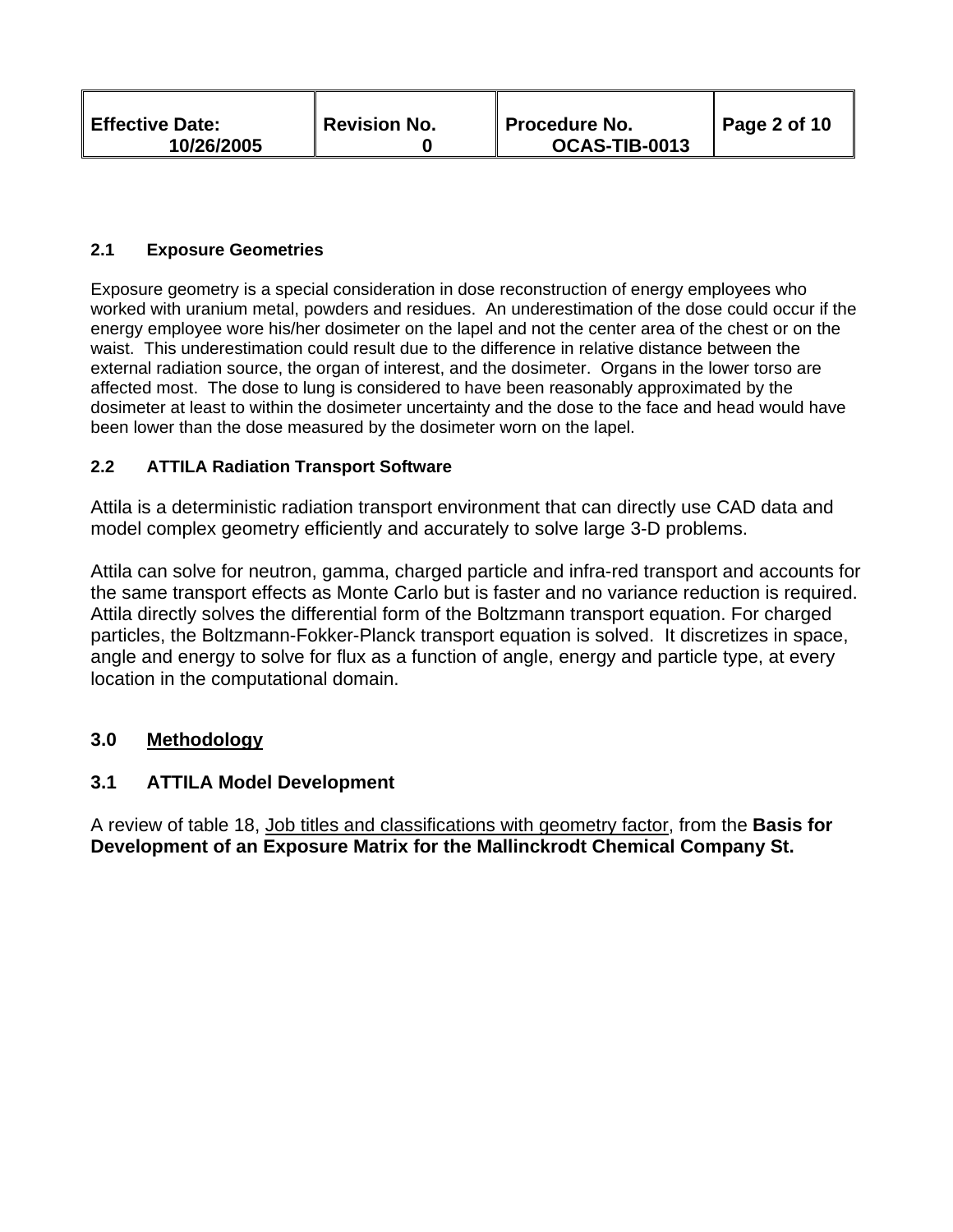| <b>Effective Date:</b><br>10/26/2005 | <b>Revision No.</b> | <b>∥ Procedure No.</b><br>OCAS-TIB-0013 | Page 3 of 10 |
|--------------------------------------|---------------------|-----------------------------------------|--------------|
|--------------------------------------|---------------------|-----------------------------------------|--------------|

## **Louis Downtown Site and the St Louis Airport Site, St. Louis, Missouri, Period of**

**Operation: 1942–1958** was made to determine the type of scenario/s for which ATTILA could be used to develop general correction factors for the lower torso of an energy worker. The lower torso is defined as those organs below line A in figure 1.



Figure 1 Diagram of Human Torso (4)

Three uranium job exposure scenarios were evaluated that exemplified the range of body/source orientations for which badge correction factors could be determined. These were pitchblende/cleanup activities, ingot/machining activities and de-nitration pot activities. Only the photon contribution was analyzed. This is not a misrepresentation as we are interested in relative values between body locations and the photon components will reflect the beta problem. The human figure was divided into head, upper torso, badge, lower torso and hands. Dose factors were developed based on flux/dose at the badge relative to the other body locations.

The pictorial results for pitchblende/cleanup activities, ingot/machining activities and denitration pot activities are seen for in figures 2, 3 and 4 respectively. Each factor is relative to the dosimeter/badge worn on the upper chest. The factors, as calculated, are in table 1.

| Table1             |              |             |                             |
|--------------------|--------------|-------------|-----------------------------|
|                    | <b>INGOT</b> |             | PITCHBLENDE DENITRATION POT |
| <b>HEAD</b>        | 0 4          | 0.409448819 | 0.571428571                 |
| <b>BADGE</b>       |              |             |                             |
| <b>LOWER TORSO</b> | 2 1 2 5      | 2.11023622  | 0.033333333                 |
| <b>HANDS</b>       | 3.65         | 1.204724409 | 1.666666667                 |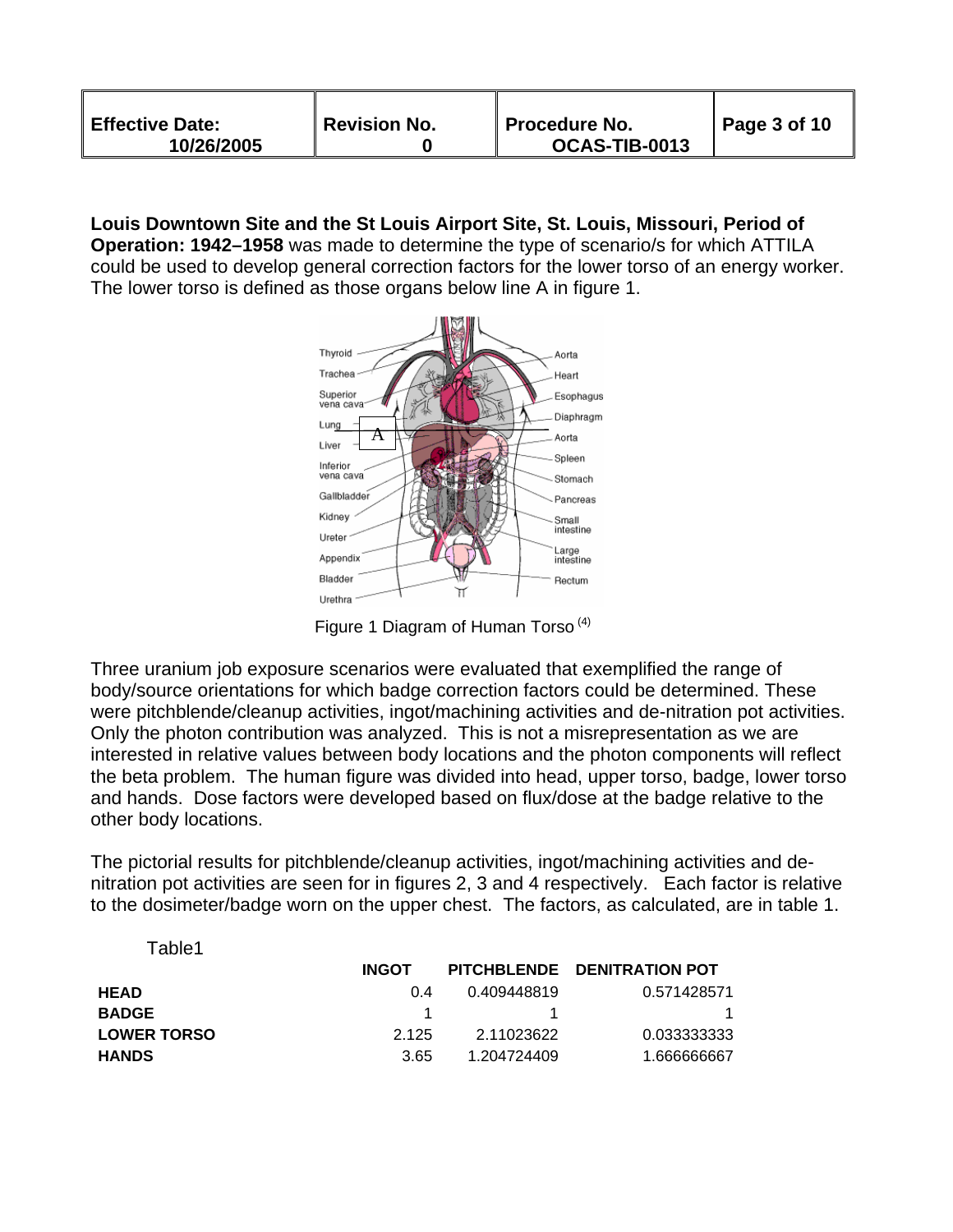| <b>Effective Date:</b><br>10/26/2005 | <b>Revision No.</b> | <b>Procedure No.</b><br>OCAS-TIB-0013 | $\vert$ Page 4 of 10 |
|--------------------------------------|---------------------|---------------------------------------|----------------------|
|--------------------------------------|---------------------|---------------------------------------|----------------------|

It should be noted that there is a significant reduction in dose to the head for all scenarios and the lower torso of the de-nitration pot. In assigning the badge dose to these body locations we are being claimant favorable.



Figure 2 Pitchblende/Cleanup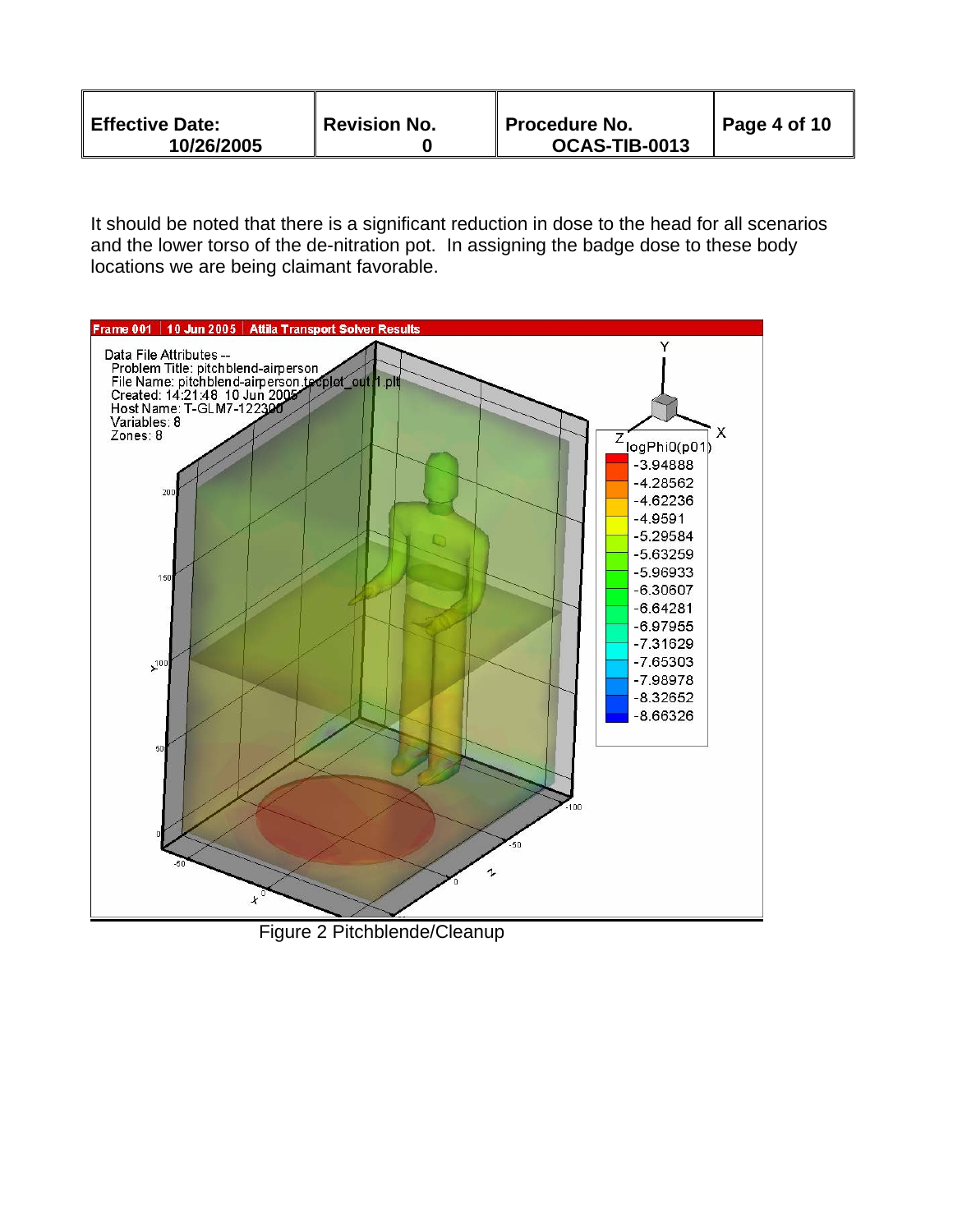| Revision No.<br><b>Effective Date:</b><br>∥ Procedure No.<br>OCAS-TIB-0013<br>10/26/2005 | Page 5 of 10 |
|------------------------------------------------------------------------------------------|--------------|
|------------------------------------------------------------------------------------------|--------------|



Figure 3 Ingot/Machining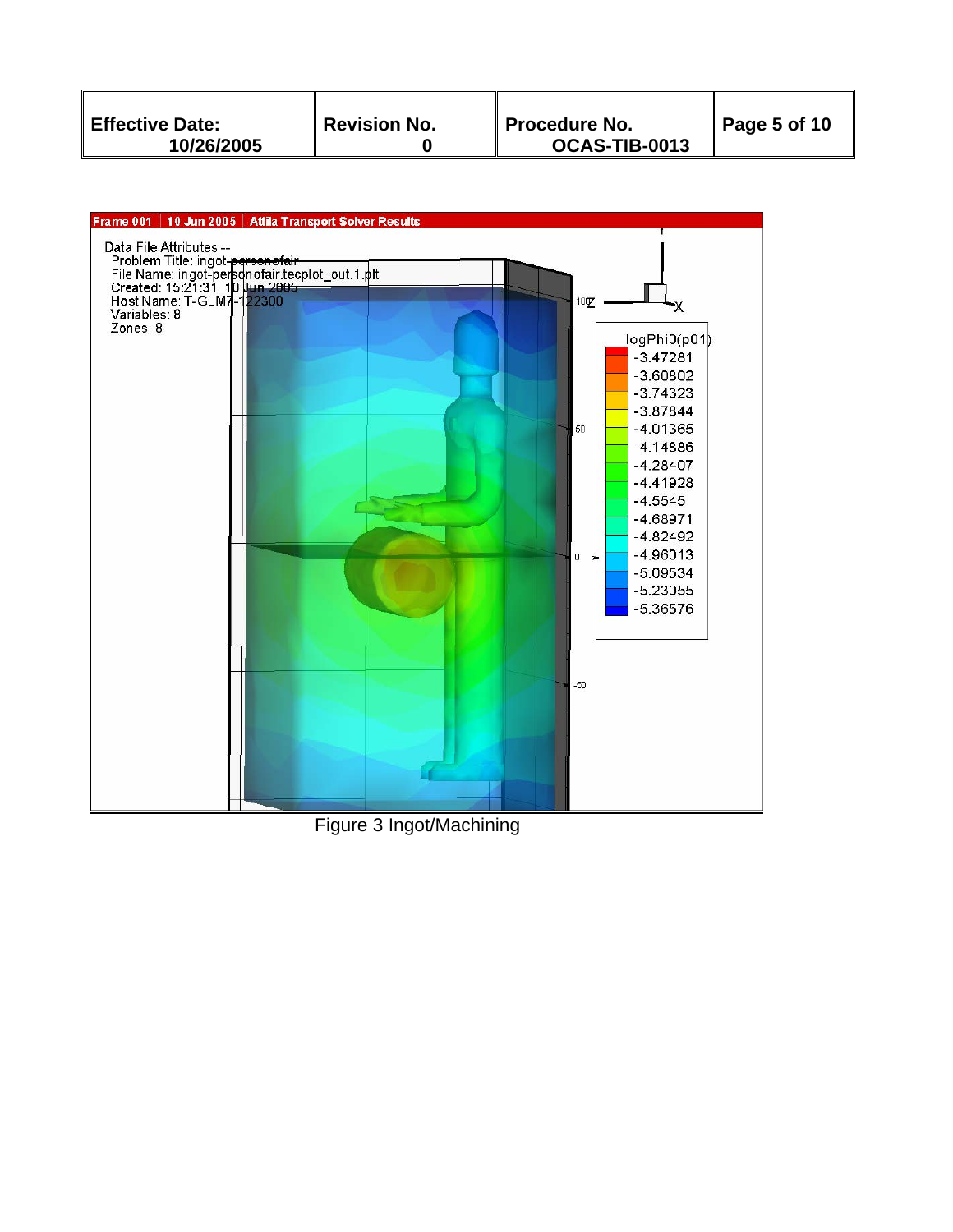| Revision No.<br><b>Effective Date:</b><br>10/26/2005 | <b>Procedure No.</b><br>OCAS-TIB-0013 | Page 6 of 10 |
|------------------------------------------------------|---------------------------------------|--------------|
|------------------------------------------------------|---------------------------------------|--------------|



Figure 4 De-nitration Pot

# **3.2 Application of Geometry Correction Factor**

At Mallinckrodt there are numerous different work stations for which a geometry correction factor should be applied to accurately estimate the dose to organs in the lower torso from a film badge worn on the lapel. A review of the claimant work history information in conjunction with the job descriptions in Table 18 of the Mallinckrodt site profile indicates that many Production and Chemical Operators worked at various stations some of which require a geometry correction and some do not. Time estimates used in the dust studies could be used to estimate the fraction of time a worker would be in one geometry versus another, however, the external dose cannot be reasonably partitioned based time since the external dose rate changes from location to location. In addition, trades and crafts workers conducted work in and around radioactive materials throughout the facility. As with chemical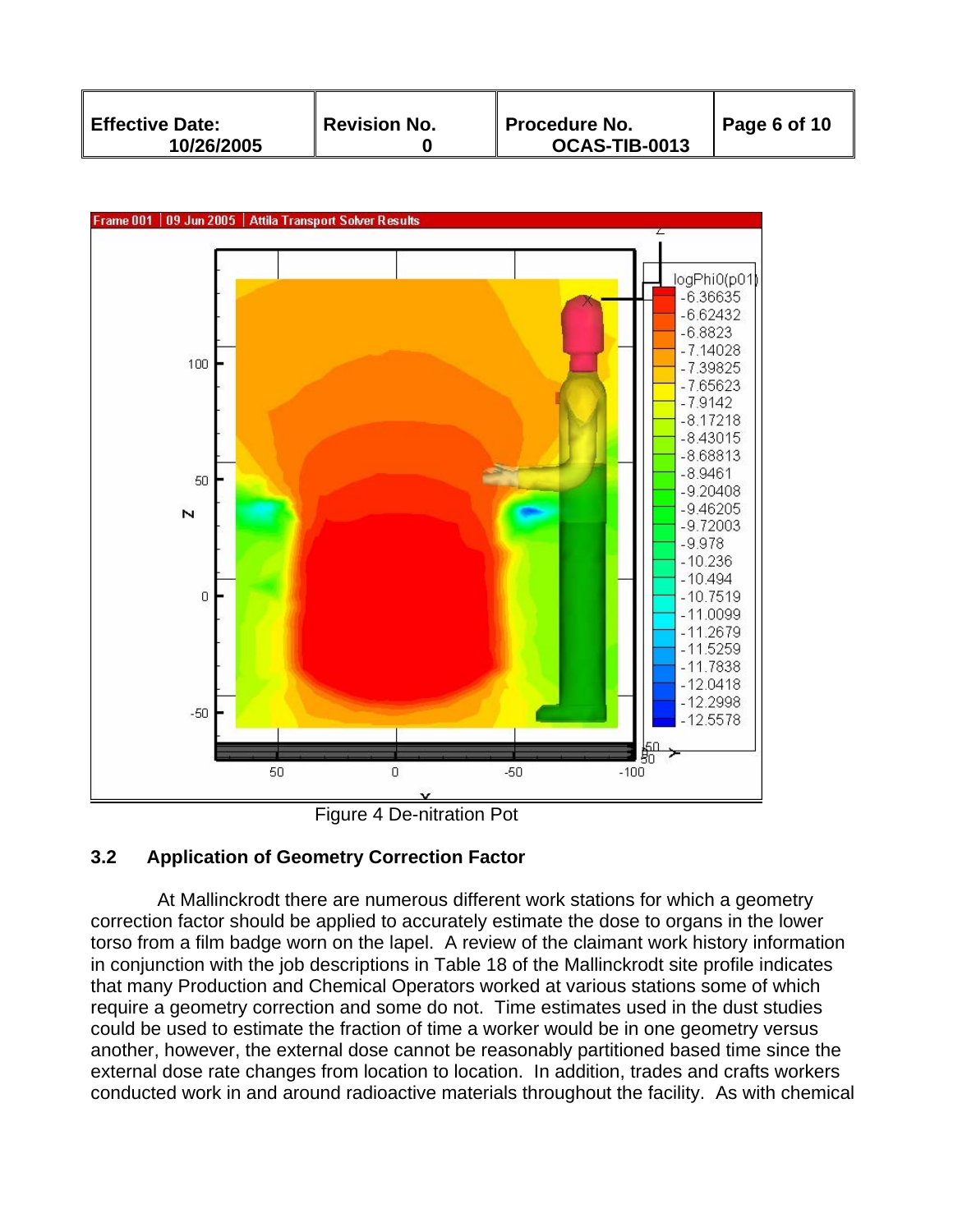| <sup>"</sup> Revision No.<br><b>Effective Date:</b><br>10/26/2005 | ∥ Procedure No.<br>OCAS-TIB-0013 | Page 7 of 10 |
|-------------------------------------------------------------------|----------------------------------|--------------|
|-------------------------------------------------------------------|----------------------------------|--------------|

and production operators, time motion dust study data could be used to estimate the general time they were in a specific area, however, the external dose rates changed such that it is not practical to partition the dose measured on the lapel dosimeter accordingly.

As a result, the claimant favorable assumption is made that the geometry correction factor should be applied to all measured and missed dose for the general occupations listed in Table 2.

Table 2 Job Types for which the geometric correction factor should be applied.

| <b>General Category</b>  | <b>Specific Job Titles</b>              |
|--------------------------|-----------------------------------------|
| Operators and            | Chemical Operator, Production Operator, |
| <b>Material Handlers</b> | <b>Material Handler</b>                 |
| <b>Trades and Crafts</b> | Pipefitters, Carpenters, Welders, Sheet |
|                          | Metal Workers, Electricians, Foremen,   |
|                          | etc                                     |
|                          |                                         |

4.0 Comparison of Model Estimate to Dosimetry Data

Limited ring badge dosimetry data was used to validate the Attila modeled geometry ratio. In 1949, for a 5 week period, selected workers were issued ring dosimeters in addition to their whole body dosimeter. At the current time, a full comparison of this data is not possible since the detailed dosimetry for most of the study participants has not yet been obtained from DOE. However, for three individuals with a non-zero dose, a comparison of the ring dosimeter to whole dosimeter was possible. Table 3 provides the data comparison and the calculated geometric correction ratio. Figure 5 provides this limited data on a probability plot to indicate the range of values with the three Attila point estimates.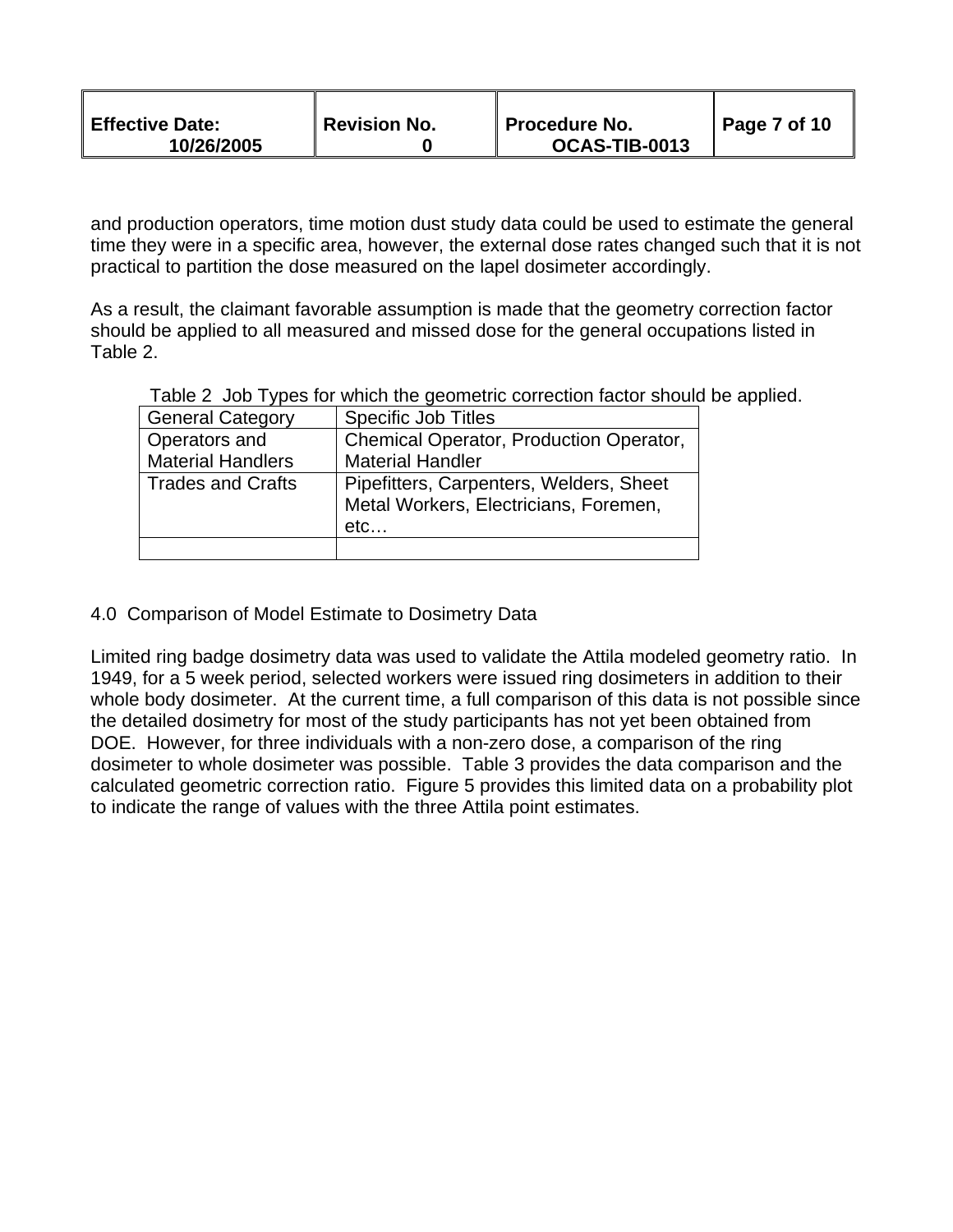| <b>Effective Date:</b> | $\,$ Revision No. | Procedure No. | $\vert$ Page 8 of 10 |
|------------------------|-------------------|---------------|----------------------|
| 10/26/2005             |                   | OCAS-TIB-0013 |                      |

| able |  |  |
|------|--|--|
|------|--|--|

| Study   | Radiation   | <b>Ring Dose</b>                   | <b>Whole Body</b> | Geometric               |
|---------|-------------|------------------------------------|-------------------|-------------------------|
| Subject | Type        |                                    | Dose              | <b>Correction Ratio</b> |
|         | <b>Beta</b> | 195                                | 85                | 2.29                    |
| 2       | <b>Beta</b> | 95                                 | 30                | 3.17                    |
|         | Gamma       | 440                                | 150               | 2.93                    |
| 3       | Gamma       | 560                                | $275^{(a)}$       | 2.04                    |
|         | Gamma       | 460                                | $275^{(a)}$       | 1.67                    |
|         |             |                                    |                   |                         |
|         |             | <b>Attila Estimated Hand Ratio</b> |                   | 3.65                    |

(a) Estimated Midpoint – the data indicate whole body dosimeter was between 251 mR and 300 mR.

# Geometric Correction Ratio for the Hands



Figure 5: Probability Plot of Attila modeled point estimates and limited ring dosimetry comparison data.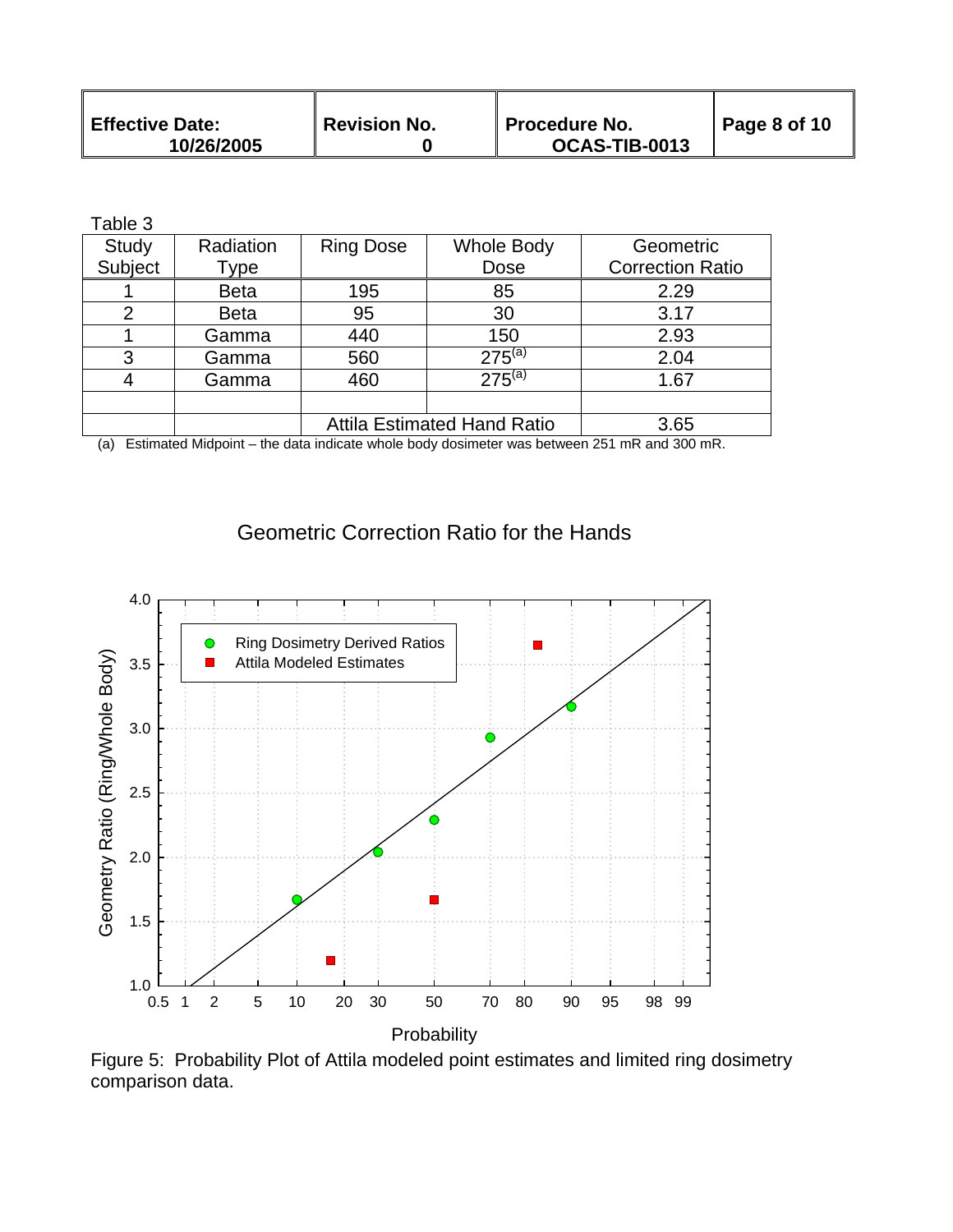| <b>Effective Date:</b><br>10/26/2005 | <b>Revision No.</b> | ∥ Procedure No.<br>OCAS-TIB-0013 | Page 9 of 10 |
|--------------------------------------|---------------------|----------------------------------|--------------|
|--------------------------------------|---------------------|----------------------------------|--------------|

The limited dosimetry data clearly indicate that the model reasonably predicts the geometric correction factor. As a result, the dose reconstruction to organs in the lower torso should multiply the measured and the missed dose by the factor 2.1 as indicated by the Attila model.

### **3.3 Reasonable Claimant Favorable Assumptions**

Listed below are several claimant favorable assumptions used in the development of this methodology that could result in an overestimate of the actual dose.

- Claimant favorable model design
- Assignment of badge results where actual reduction due to geometry occurs
- Assignment of correction factor all jobs within the classification

Obtaining data to precisely evaluate each of these parameters requires extensive time and research on an individual basis and in some instances it is known that the information cannot be obtained (i.e. facility has undergone D&D or other significant modification over time).

#### **4.0 Summary**

This Technical Information Bulletin provides guidance for dose reconstruction to organs located in the lower torso. The dose reconstruction to organs in the lower torso should multiply the measured and the missed dose by the factor 2.1 for all members of the general job categories of table 2.

**7.0 References**